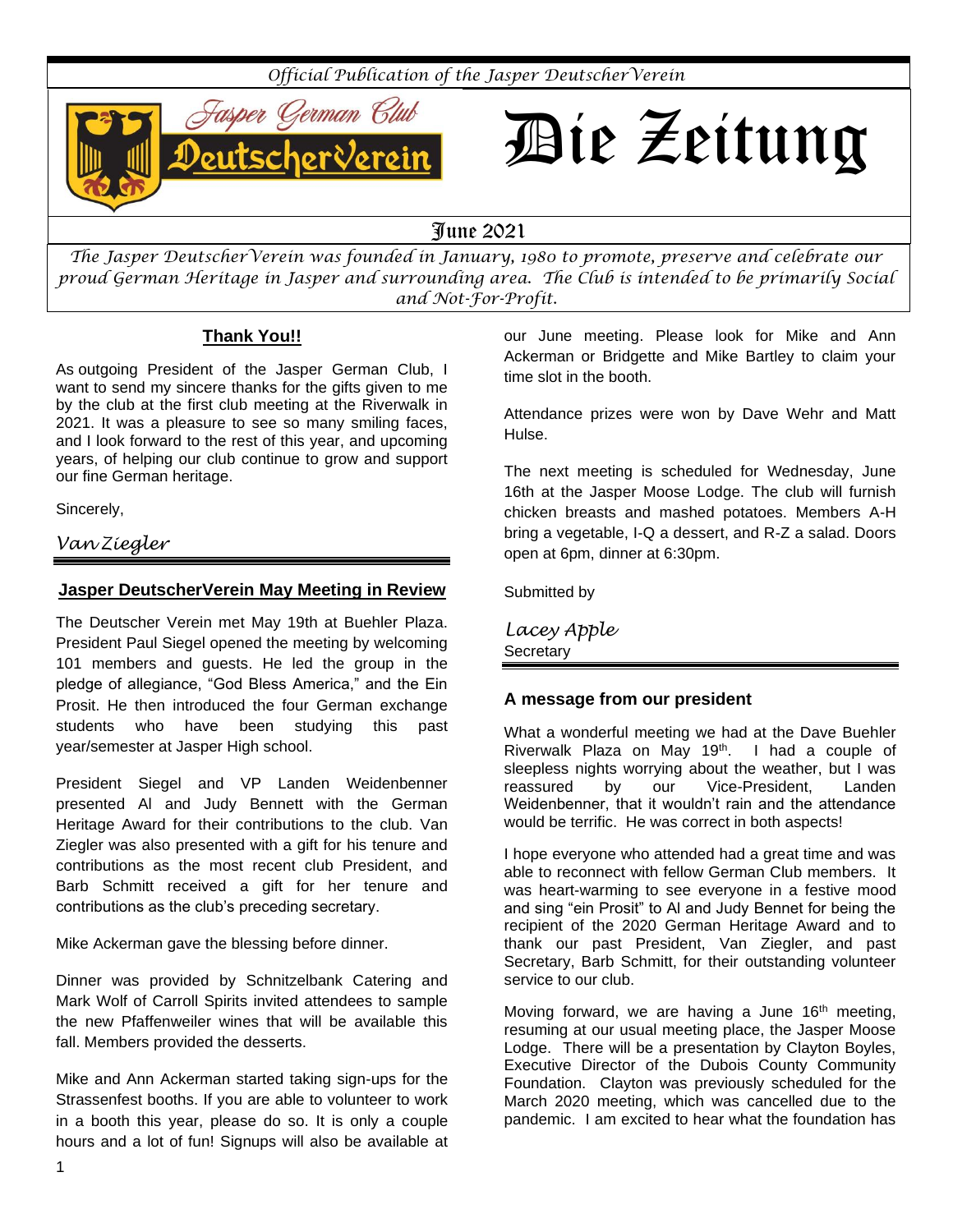planned as they approach their 25 Year anniversary in August.

We are hosting the StrassenVORfest on July 11<sup>th</sup> from 12-3 at the Jasper Moose Lodge. There will be numerous vendors providing Strassenfest decorations, a selection of German clothing will be available for purchase, several activities, and German music! There will also be food and drinks available for purchase from the Jasper Moose Lodge kitchen. We request members to bring cookies, brownies, lemon bars or any similar "single serve" desserts to share.

There is a lot of excitement and anticipation leading up to Strassenfest 2021. We encourage you to sign-up to work the DeutscherVerein booth and support our club and the Jasper community!

I look forward to seeing everyone at the next meeting in June.

Mit freundlichen grüßen,

## *Paul Siegel* President

#### **A message from our treasurer**

Congratulations to Paul Siegel, Landen Weidenbenner, Lacey Apple and all involved in the planning and organizing of the May 19 meeting at the Jasper Riverwalk, Dave Buehler Plaza for a successful meeting. We had a good turnout of members for our first post Covid event who were able to enjoy beautiful weather, great food, and wonderful fellowship.

You club began accepting sign ups to work the Strassenfest food booths at the May meeting, and have been placing calls to members since that time to continue to fill shifts. We are at about 50% of the shifts filled. We need to continue to increase member participation to fill shifts. If you would like to sign up to help, you can call Ann at 812-482-5758 and leave a message for us to call you.

As a reminder, booth setup will occur on Tuesday evening August 3 beginning at 5:30 PM, and dismantling will occur immediately following the parade on Sunday August 8.

Thank you to Mike & Bridgette Bartley for stepping up as food booth co-chairs and to our days chairs for 2021, Kevin Bartley (Thursday), Kevin Mullen (Friday), and Mike Jahn (Saturday).

Help to pass on your love of giving back to your community by involving your children and grandchildren. Even if they are not currently active club members, ask

them to work with you at our booths, and during setup and dismantling. It is important to the future of our club to continue to involve the next generation.

*Mike Ackerman* **Treasurer** 

#### **Information for the 2021 Strassenfest!!!**

Thursday German Heritage Night has a **change** in the order of events. The Parade will be after the Children's Performances.

6:00pm Official Strassenfest Opening Ceremonies 6:45pm Die Kulturelle Kinderaufführungen 7:08pm Parade to the Bier Garten 7:10pm FREE Family Friendly German Games & **Activities** 8:30pm Ländler Dance Performance 8:35pm Schnitzelbank Singalong 9:00pm Log Sawing

#### **Learn to dance the Ländler**

Starting in June, the German Heritage Committee of the German Club will be teaching couples how to dance the Ländler.

This group will also perform at Strassenfest as part of German Heritage Night. Dancing at the Strassenfest is optional.

This is a couples dance. Spend some quality time with your spouse. Or ask a friend to learn something new together.

To sign up for free lessons, call Laura Grammer at 812- 630-7244.

### **MEMBERSHIP**

Dues for the DeutscherVerin are \$10 a person. Out of this \$10, a \$1 will go to the Jasper DeutscherVerein (German Club) German Heritage Endowment, \$.50 per member for dues to Sister Cities of Jasper, Inc., and \$8.50 to Jasper DeutscherVerein for postage and meetings.

As a paid member of the Jasper DeutscherVerein, \$ .50 of your dues goes to Sister Cities of Jasper, Inc. making each Jasper DeutscherVerein member a member of Sister Cities of Jasper, Inc.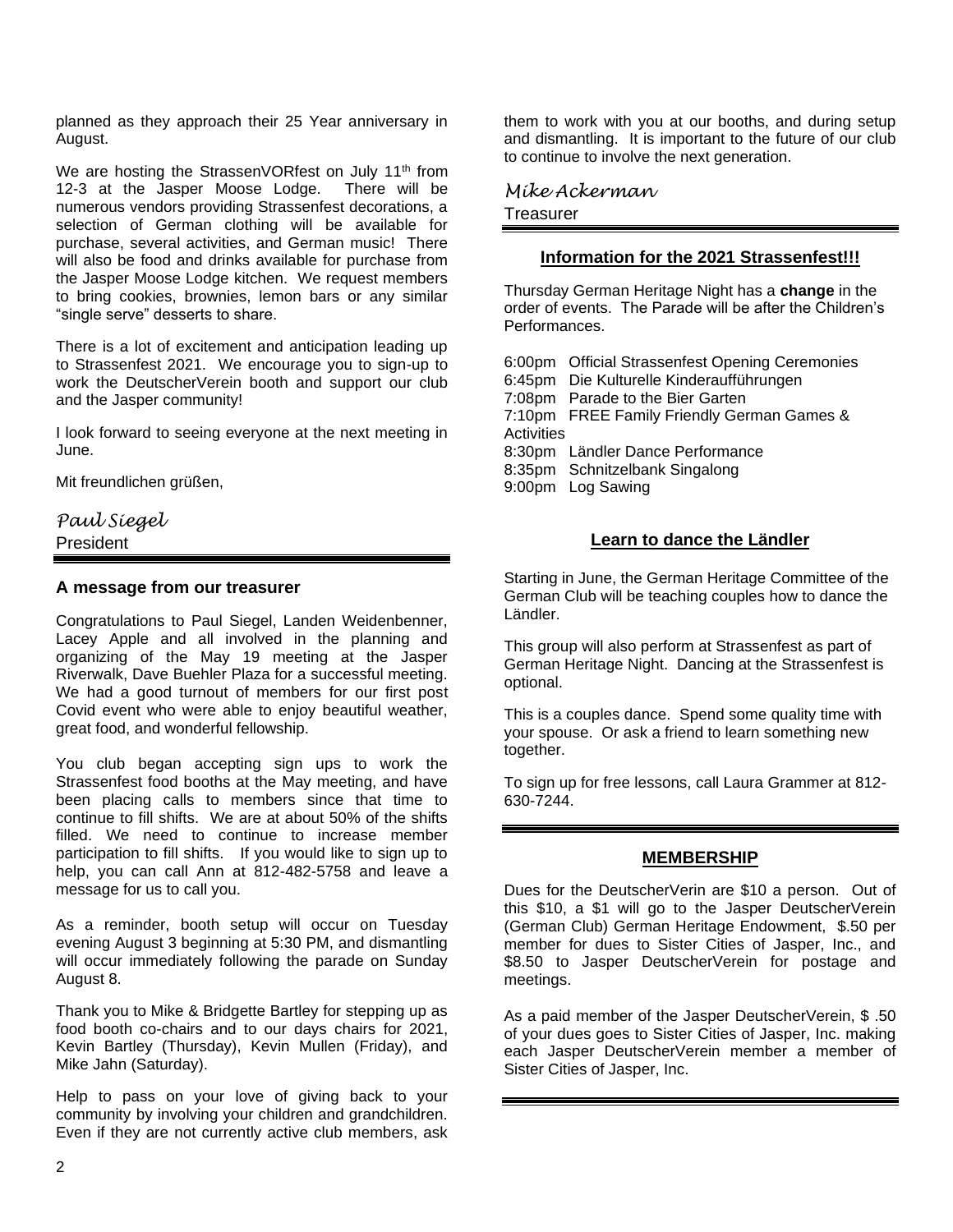**Jasper DeutscherVerein Items for Sale**



With each paid membership, a club member will receive a pen and a pin!!! Just come to a meeting to claim your pen and pin!!! If you wish to purchase an additional pin, the cost will be \$4.00, pen - \$1.00.

Also new are sew-on cloth patches. They can be gotten at a meeting for \$2.00!!!

Show your pride in the Jasper DeutscherVerein by sewing on the new cloth patch to a jacket, vest, tote bag, hat, or anything you wish!!!!

#### **Lauren Verkamp – 2021 DeutscherVerein Scholarship Winner**



**Lauren Verkamp and Mike Ackerman**

Our club presented a \$1,000 scholarship to Lauren Verkamp, a 2021 graduate of Jasper High School. Lauren is the daughter of Max and Jennifer Verkamp.

Lauren will attend Xavier University and will major in International Economics/German.

While at JHS, Lauren was very active in the Marching/Symphonic/Pep Band, JHS German Club, Jasper Mayor's Youth Leadership Council, Business Professionals of America, National Honors Society, and JHS German Exchange Program.

She was senior drum major, vice president and president of the JHS German Club, and secretary and president of the Jasper Mayor's Youth Leadership Council.

Lauren is also active in Mentors for Youth and St. Joseph Catholic Church.

#### **Upcoming Events – Mark Your Calendars**

**Juni**

**Juni 16, 2021-Wednesday-Moose Lodge** – Clayton Boyles, Executive Director of the Dubois County Community Foundation, will give a presentation. The Club will furnish Chicken breasts and mashed potatoes, requesting members A-H bring a salad, I-Q a dessert, and R-Z a veggie. Doors open at 6:00pm and festivities begin at 6:30pm.

**Juli**

**Juli 11, 2021-Sunday-Moose Lodge** –

StrassenVORfest – 12pm to 3pm

**August**

**August 3, 2021 –** Booth set up for Strassenfest **August 5, 2021 – August 8, 2021** – Strassenfest

#### **August 29, 2021-Sunday-Jasper Outdoor Recreation**-

Family Picnic – Club will provide Pork Chops, Chicken Breasts and hot dogs. Requesting members A-H bring a dessert, I-Q a veggie, and R-Z a salad.

**Oktober**

**Oktober 7, 2021-Thursday-Schnitzelbank-German American Dinner**

#### **November**

#### **November 17, 2021-Wednesday-Moose Lodge-**

Auction to benefit students in Exchange Program-Club will provide Chili Dogs and Tater Tots. Requesting members A-H bring a salad, I-Q a dessert, and R-Z a veggie.

**Dezember Dezember 15, 2021-Wednesday-Moose Lodge-Christmas Dinner/Dance-**Club will provide Chicken,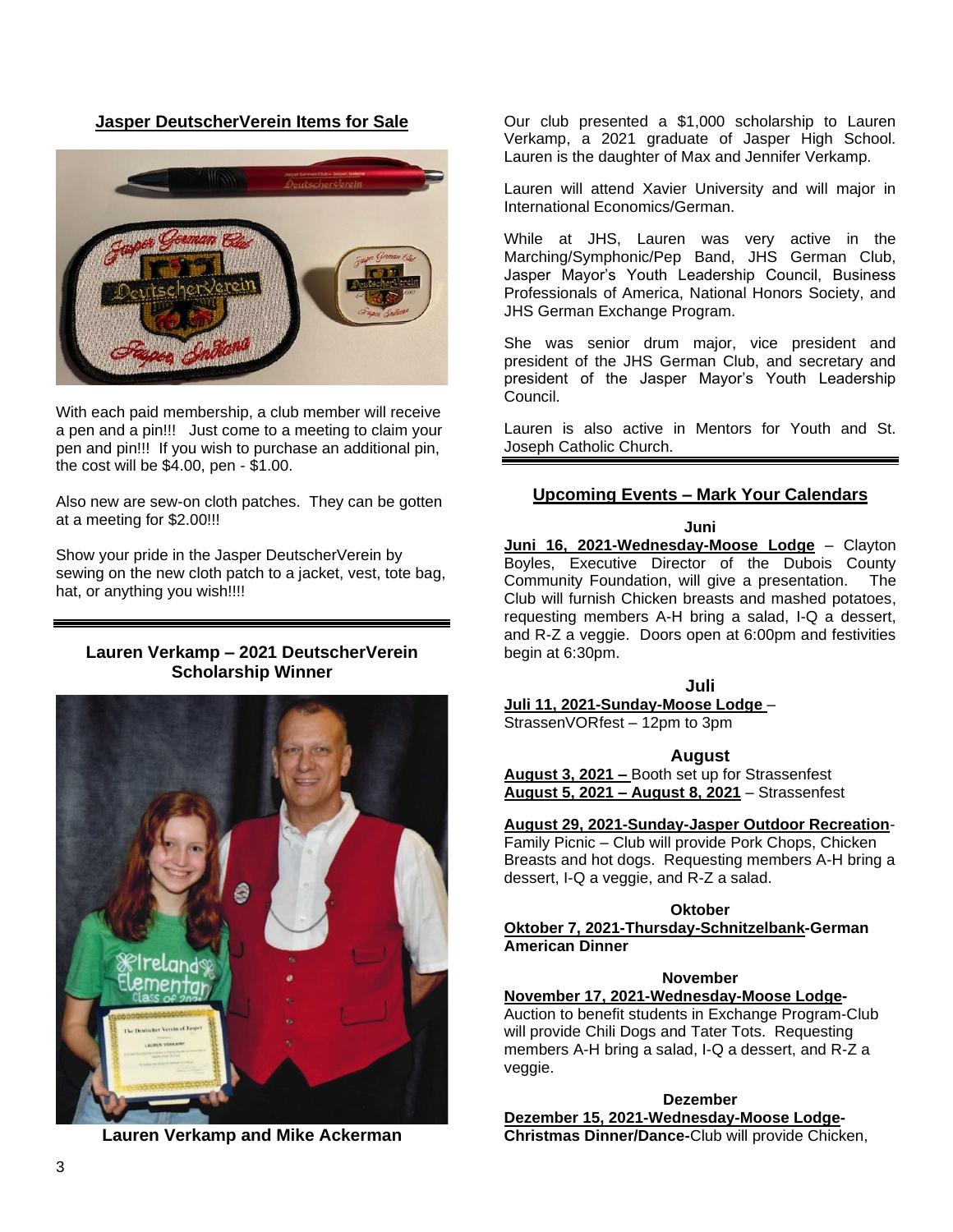Roast Beef, Dressing and Gravy, Green Beans, Corn, Bread and Butter, and Creamy Slaw.

#### **Die Jugend**

We have often had homestay students from the Pfaffenweiler region spend a year at Jasper High School, but we have never had a student from Jasper take advantage, as a high school student, of our partnership to spend a year at our partner high school in Staufen. There is one 8th Grade student that has expressed interest in doing this, once he turns 16. The main questions will be to see what classes might transfer back to Jasper High School from Germany and what the best way is to organize health insurance and a residence permit for Germany. We still have at least another year to figure this out.

Gail S. Halvorsen was a pilot during the Berlin Airlift from June 24th 1948 until the end of the Soviet/East German blockade on May 12th 1949. He remembers making parachutes as a child to drop small items from the top of his barn. During the Berlin Airlift, also known as Operation Vittles, Halvorsen started throwing little parachutes tied to chocolate bars out of his airplane into West Berlin before landing at Tempelhof airport. He did not have permission to do this ("It's not a good idea to throw things out of an airplane." he said.) and he was concerned that he would be court-martialed if his commanders found out about it. It did get out, he was not court-martialed, and instead was told by General Tunner to expand the program into what was to be called Operation Little Vittles. During the Berlin Airlift, Halvorsen established numerous relationships with children in West Berlin and earned the names Candy Bomber and Uncle Wiggly Wings, because of the way he would wiggle the wings of his plane to announce to the children that it was his C-47 arriving in West Berlin. Earlier in the year I had shown a PBS documentary on the Berlin Airlift to my classes and I was able to schedule a Zoom call with Gail Halvorsen on May 17th. I scheduled the meeting for 5PM and students from the Middle School and High School, as well as members of the school community came to participate in the conversation from my classroom at JHS. Hal, as he likes to be called and who is now 100 years old, was happy to answer questions, had many stories to tell, and maintains a great sense of humor. As far as I know, we are not related.

*Ross Halvorsen* JHS/JMS German Teacher

#### **StrassenVORfest – A "Prep for the Fest" Event**

The Jasper DeutscherVerein (Jasper German Club) will have a community, family friendly event, StrassenVORfest on Sunday, July 11<sup>th</sup>, from noon to 3pm at the Moose Lodge in Jasper. This will be a "Prep for the Fest" event.

StrassenVORfest will help usher in the 2021 Strassenfest which will be held on August 5 to August 8.

Come and spend the afternoon!!! Bring your grandchildren!!!

Enjoy German music, ice cream from a local ice cream shop, activities for the kids, coloring books featuring German phrases, purchase your Strassenfest bows, bunting, buttons, your 2021 Strassenfest Tshirt!! There will be an opportunity to purchase German clothing to wear to the Strassenfest!!!

There will be hourly attendance prizes with prizes donated by local businesses including German tshirts, live plants, bows, popcorn, and Strassenfest Beer Garden pitchers!!!!

The Moose will have a sandwich menu available with beverages!!!!!

More details will be announced at the June 16th meeting and in upcoming press releases and radio commercials!!!

Speaking of German clothing, do you have any that the dryer has shrunk or you feel it is time to "update" your German clothing? Bring those dirndls, lederhosen, and men's and women's vests to the June 16th meeting and give to Bridgette Bartley. Attach to the clothing the price you would like to sell it for, size of item, and your name and telephone number. These items will be made available for sale at the StrassenVORfest!!!! If you can't make it to the June 16th meeting, contact Bridgette at 812-309-9424 **by July 1st** and she will work with you on getting your items. **PLEASE** do not bring the day of StrassenVORfest!!!!

The Strassenfest wood cut-out will be available for those who wish to take pictures.

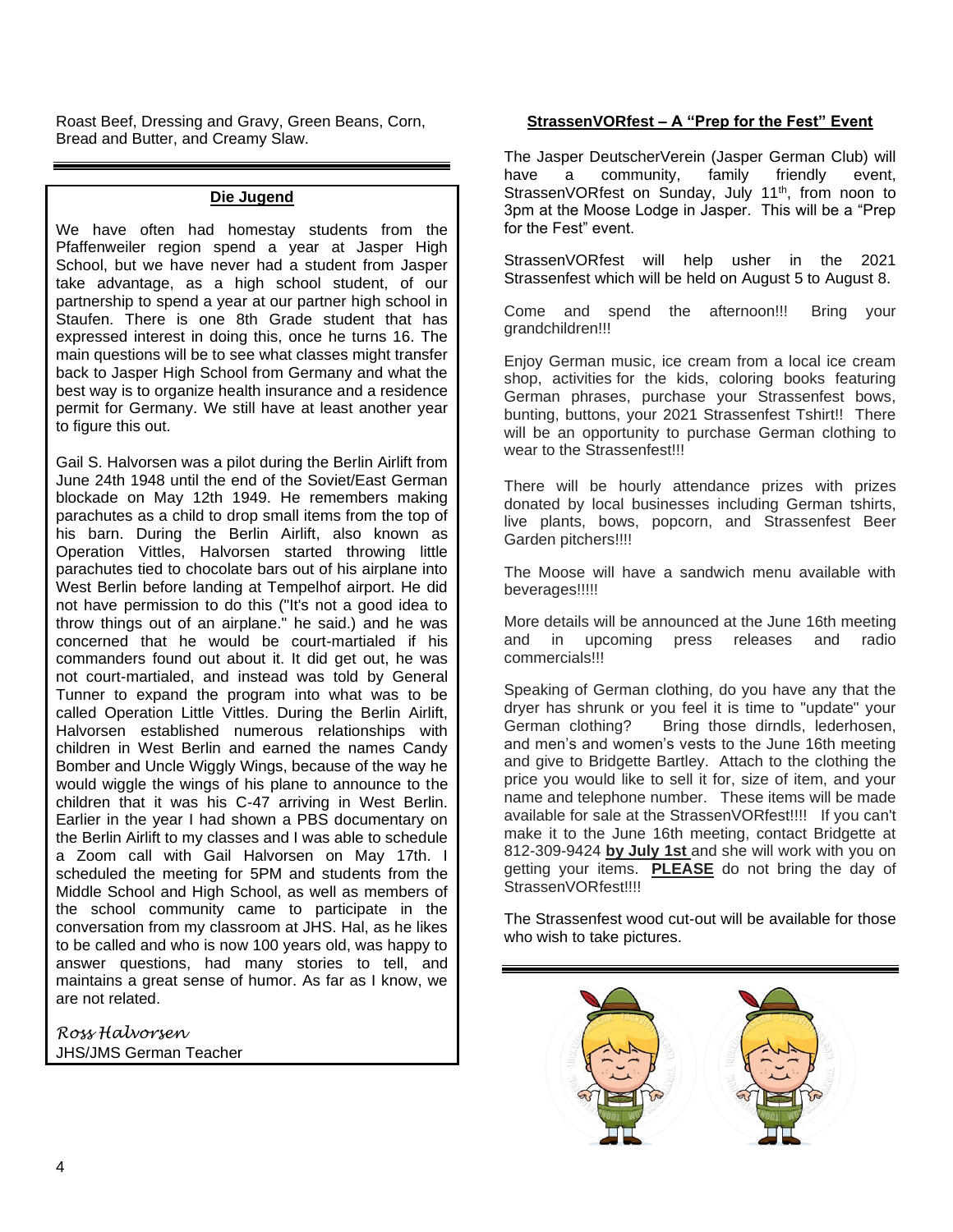#### **A message from Sister Cites of Jasper, Inc.**

#### **Artisan and Craftsman Exchange Update**

As we reported in April and May, we will be moving forward with an Artisan and Craftsman exchange! The Jasper Partnership Commission in cooperation with Sister Cities of Jasper, and with support from the Jasper Community Arts Commission, will be sending one or two artisans or craftspeople to demonstrate and share their passion with the people of Pfaffenweiler and the surrounding area in Germany.

The individual(s) will travel to Pfaffenweiler from November 22 to December 6, 2021 to demonstrate, produce and sell their products at various locations and at the "open air market" in Pfaffenweiler to be held November 27, 2021. At the same time, one or two individuals from Pfaffenweiler will be traveling to Jasper in November 2021 to do demonstrations at the Thyen-Clark Cultural Center in Jasper. They will produce and sell their items at the special Christmas events to be held during that time.

Applications for the program were due by June  $1<sup>st</sup>$ . Selected individuals will be announced this summer. We are excited for this new exchange targeted to strengthen the partnership with our sister city, Pfaffenweiler, and to promote and support artisans and the exchanging of cultures and skills.

We are still looking for potential host families for this exchange for one or two individuals from Pfaffenweiler traveling to Jasper in November 2021! Please contact Mary Leah Siegel at 812-309-3468 if you are interested in being a host family!

#### **Student Exchange in Jasper Recognized by Sister Cities International**

Leroy Allala, President of Sister Cities International, sent a letter of recognition to be read at a farewell dinner for the four exchange students in Jasper. The letter thanked the students, the host families, and Sister Cities of Jasper for persevering with the exchange "Despite the challenges of a global pandemic and the restrictions caused by it."

As President Allala stated, "It is encouraging and inspiring to see the perseverance of the students and their host families. Their generosity, compassion, and diligence should serve as a reminder to all of us of what is possible even in the most difficult of times. These students and families were the only active exchange program in the Sister Cities International network, which demonstrates the strength of the Jasper Sister Cities program and the central role the program plays in the wider Jasper community."

Special recognition goes to Ross Halvorsen, Sister Cities of Jasper exchange coordinator and member of the Board of Directors, and DeutscherVerein member, for his hard work and dedication to making the exchange happen during the pandemic. There were many challenges with quarantining, testing, logistics and placement of the students that Ross overcame to make each exchange a success!

As stated by Allala, "The volunteers, host families, and students involved in this program should be proud of their accomplishments over the last year. Thank you again to the students Simon, Elias, Lennart, and Mattis as well as to the families, Aders, Haaff, Hulse, and Rocker, for their continued dedication and commitment to Sister Cities International. Students and host families dedicated to citizen diplomacy have opened their homes and hearts to continue Sister Cities International's mission: promoting peace through mutual respect, understanding, and cooperation – one individual, one community at a time."

A copy of the letter is enclosed!

**Special thanks again to Ross Halvorsen for all his hard work and dedication to the exchange program!** 

*Mary Leah Siegel* **President** 

#### **"Ein Prosit"**

Ein Prosit Ein Prosit der Gemütlichkeit Ein Prosit Ein Prosit der Gemütlichkeit Eins, Zwei, Drei, G'suffa! Zicke, zacke, zicke, zacke Hoy, Hoy, Hoy, Kinder machen, Kinder machen Ya Ya Ya Motorcycle, Motorcycle Vroom, Vroom, Vroom Der Deutscher Verein is Wunderbar!!

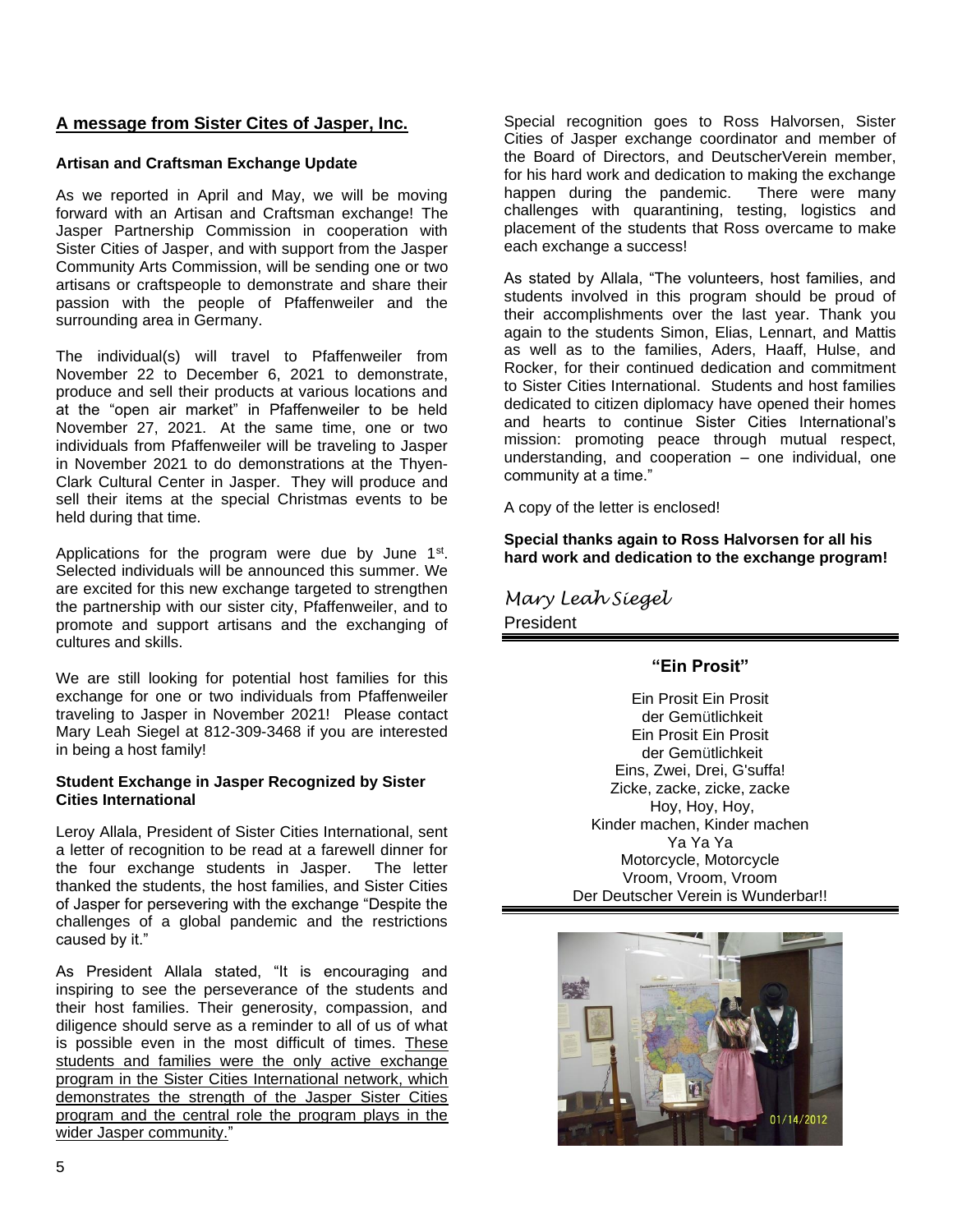#### **Sister Cities of Jasper Jasper Partnership Commission Jasper DeutscherVerein GERMAN HERITAGE AWARD**

"Honoring those who promote our German Heritage"

The annual German Heritage Award is presented to an individual or group who has contributed generously his/her or their time, talents or resources to maintaining, improving or building upon our German roots in Dubois County.

Sister Cities of Jasper and the Jasper Partnership Commission created the award in 1999. The Jasper DeutscherVerein is sponsoring the award.

This recognition is open to all individuals, not just residents of the City of Jasper, who give what they can in order to make a difference. Because the efforts of these individuals are sometimes known only to a few, a nomination will recognize the work of those who generously support our German Heritage.

A committee, consisting of the Presidents of the Jasper DeutscherVerein, Sister Cities of Jasper, and the Jasper Partnership Commission, will judge all nominations. The Presidents will present the German Heritage Award during the German American Day Dinner celebration on October 7th at the Schnitzelbank.

How you can nominate:

The nominee must be an individual or group, nominated by any individual or group. Please submit the official form (copy is accepted), along with the following:

- 1. A letter of up to one page listing your reasons for the nomination.
- 2. A biography, up to two pages, listing the service or efforts of the nominee.

#### **Nomination for the 2021 German Heritage Award**

| ZIP: _________________________Phone: ________________________ |
|---------------------------------------------------------------|
|                                                               |
|                                                               |

| City: $\frac{\ }{\ }$                | State:                                          |  |  |
|--------------------------------------|-------------------------------------------------|--|--|
| ZIP:                                 |                                                 |  |  |
| Relationship to nominee:             |                                                 |  |  |
| Nominee's service is:<br>one)        | voluntary / paid (circle                        |  |  |
|                                      | Nominations need to be postmarked to            |  |  |
|                                      | Jasper Deutscher Verein, German Heritage Award, |  |  |
| P. O. Box 15, Jasper, IN 47547-0015, |                                                 |  |  |
| By September 1, 2021)                |                                                 |  |  |

Home Address: \_\_\_\_\_\_\_\_\_\_\_\_\_\_\_\_\_\_\_\_\_\_\_\_\_\_\_\_

Past recipients of the German Heritage Award are Mary Jo Meuser, Claude and Martina Eckert, Dave Buehler, Linus and Sally Lechner, Joe and Irene C. Eckerle, Danny and Linda Wehr, Leo and Lora Lou Eckerle, the late Lowell and Joan Glendening, Dave and Janet Kluemper, Rafe and Phyllis Ackerman, Vic and Monica Knies, Gary and Rita Egler, Patti Goepfrich, Larry and Betty Hanselman, Ron and Delli Keusch, Jim and Rita Corn, Lois Kuntz, Stan Jochum, Mike and Ann Ackerman, Father John Boeglin, Rosie Stewart, and Al and Judy Bennett.

Lifetime Achievement Award Winner – Matthias Hilger.

#### **Endowments at the Dubois County Community Foundation**

#### **Jasper Deutscher Verein (German Club) German Heritage Endowment**

A donor-advised endowment to benefit generations in ensuring that our German heritage is preserved and enriched in Jasper and Dubois County.

#### **Claude and Martina Eckert Sister Cities Endowment**

A designated endowment to provide support to Sister Cities of Jasper, Inc. to support the Jasper/Pfaffenweiler relationship.

A gift to the Jasper DeutscherVerein (German Club) German Heritage Endowment or to the Claude and Martina Eckert Sister Cities Endowment is a wonderful way to remember that special someone. A gift in honor of someone or in memory of someone may be given. The Dubois County Community Foundation will send a letter of acknowledgment to the individual being honored or to the family of someone being remembered. Send your gift along with the appropriate information to the Dubois County Community Foundation, P. O. Box 269, Jasper, IN 47547-0269. Envelopes are also available at the greeting table at each club meeting.